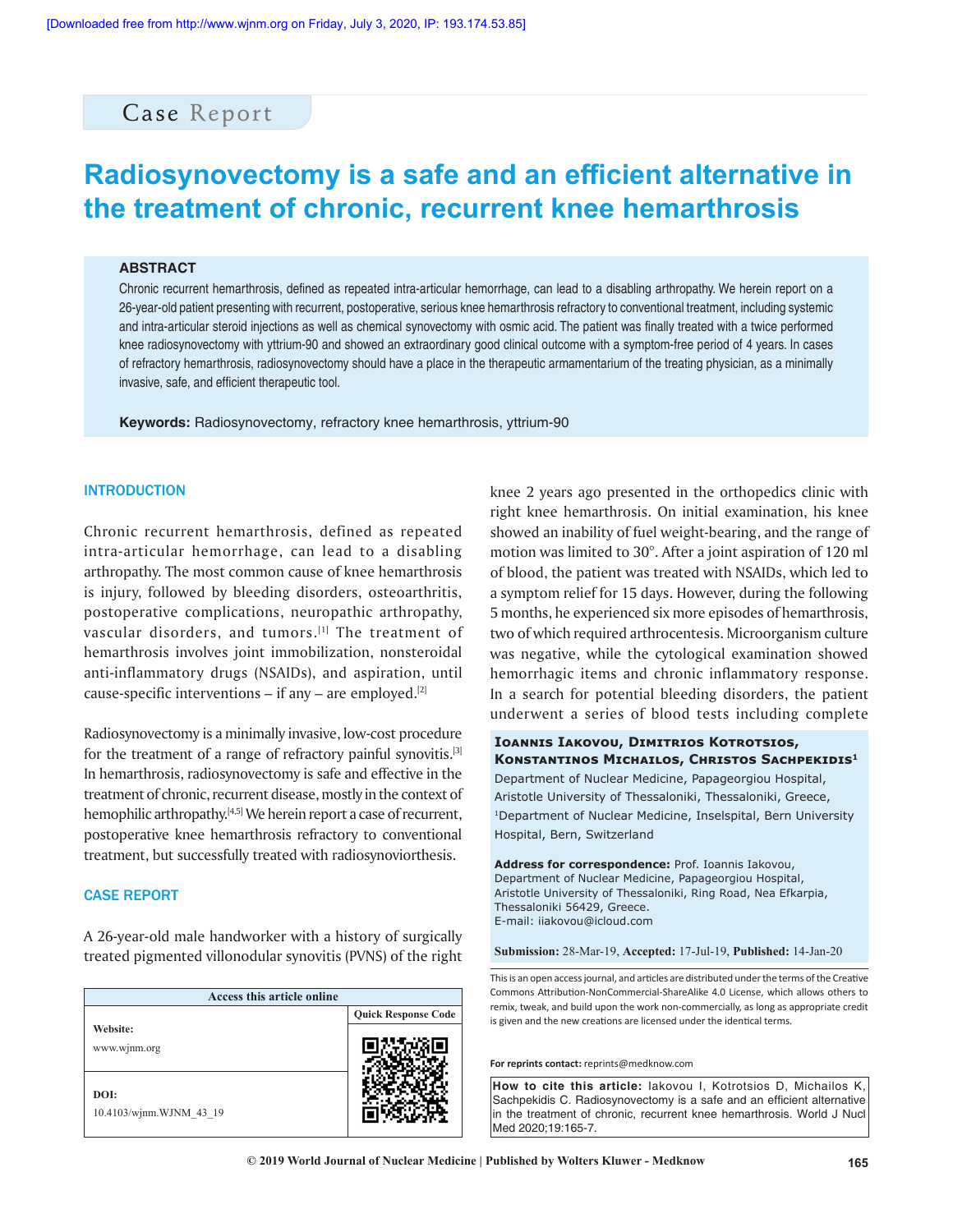Iakovou, *et al*.: Radiosynovectomy in treatment of knee hemarthrosis

blood count, platelet aggregation test, and bleeding time test, which were all negative. A knee magnetic resonance imaging (MRI) was performed after the  $2<sup>nd</sup>$  arthrocentesis, which showed an anterior cruciate ligament graft tension relaxation and arthritis.

As a next diagnostic step, an arthroscopy was decided, during which synovial biopsy and synovial fluid analysis was performed. The results of the synovial biopsy revealed chronic synovitis and hemochromatosis. The patient remained symptom free for 1 month but relapsed again with a sudden episode of hemarthrosis during walking. Despite the performance of a joint aspiration of 100 ml of blood and the intra‑articular injection of betamethasone, the symptoms persisted. In this context, a vascular dysplasia was suspected, but MRI angiography was negative. A second arthroscopy revealed no specific cause. Osmic acid synovectomy of the knee was performed, but after a short period of symptom alleviation, knee hemarthrosis relapsed [Figure 1].

After the failure of all the above-mentioned diagnostic and therapeutic approaches, a knee radiosynoviorthesis with the radioisotope yttrium-90 (<sup>90</sup>Y) as symptomatic treatment was suggested. The aim of the therapy was to diminish the hemorrhagic synovium. The patient had a preradiosynovectomy three‑phase bone scintigraphy, which confirmed increased 99mTc‑MDP uptake in the blood pool phase, as a sign of inflammation [Figure 2].

The radiosynovectomy procedure was performed under strict aseptic conditions. After local lidocaine injection for analgesia, excess joint fluid was drained, and 5 mCi of <sup>90</sup>Y was injected intra‑articularly into the knee joint followed by the administration of 20 mg of triamcinolone acetonide to diminish the risk of an acute inflammatory response and to prevent radiopharmaceutical skin contamination from the removal of the needle. Immediately after <sup>90</sup>Y application, static imaging of the ankle joint was performed to demonstrate the distribution of the radiopharmaceutical in the joint and exclude potential extra-articular leakage [Figure 3].

The patient was in stillness for the next 48 h and was instructed to avoid strenuous physical activity during the 1<sup>st</sup> day after treatment. Gradually, he followed a program of mobilization and empowerment with improvement of his symptoms as early as 1 month after the first radiosynovectomy. However, due to residual joint effusion, the second radiosynovectomy was performed 6 months later, following the same procedure. Soon after application of the second synovectomy, the patient's symptoms almost completely subsided, and he returned to his work. More than



Figure 1: Image of the affected knee before (a) and after (b) radiosynovectomy. **Before treatment, marked swelling due to hemarthrosisis demonstrated (a), which is substantially decreased after radiosynovectomy (b)**



**Figure 2: Blood pool imaging with 99mTc‑MDP of the knee before radiosynovectomy, demonstrating increased tracer uptake in the affected right knee joint as a sign of inflammation**



**Figure 3: Static imaging of the knee joint performed immediately after yttrium‑90 radiosynovectomy forthe demonstration ofradiopharmaceutical distributioninthe right knee joint. Sagittal computedtomography (a),sagittal single‑photon emission computed tomography (b), fused single‑photon emission computed tomography/computed tomography (c), and coronal single‑photon emission computed tomography (d) of the knee. Imaging excluded potential extra‑articular leakage of ytrrium‑90. Due to the lack of gamma emission from the radiotracer ytrrium‑90, imaging was performed with coadministration of 5 mCi of 99mTc**

4 years after of the radiosynovectomy, the patient remains symptom  $-$  free, functional and is working on a full-time